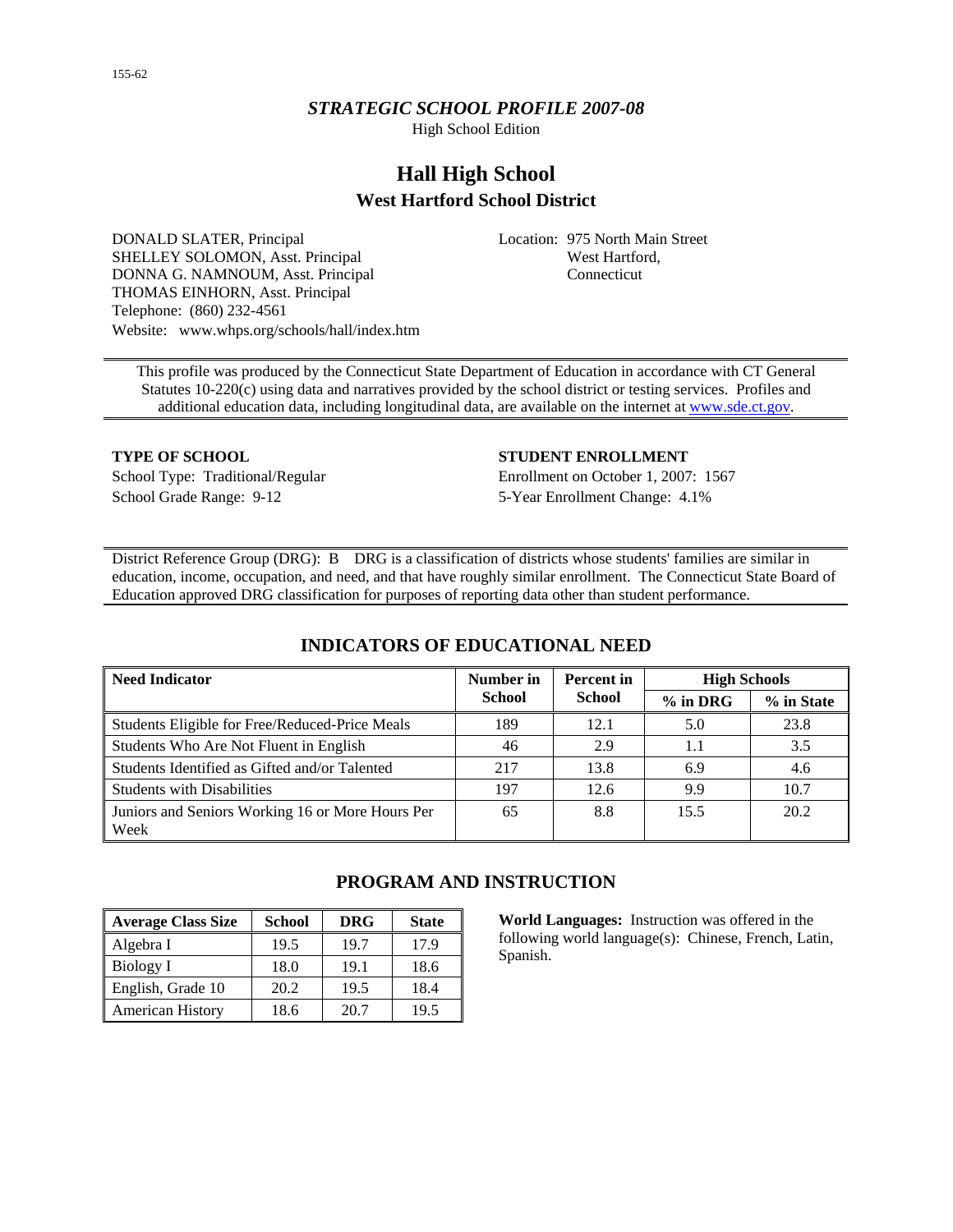| <b>Instructional Time</b> | School | <b>State High Schools</b> |  |
|---------------------------|--------|---------------------------|--|
| Total Days per Year       | 184    | 181                       |  |
| Total Hours per Year      | 935    | 1.006                     |  |

State law requires that at least 180 days of school and 900 hours of instruction be offered to students in high school grades.

#### **Lunch**

An average of 45 minutes is provided for lunch during full school days.

| % Juniors and Seniors Enrolled in a<br><b>Course or Courses for College Credit</b> | <b>School</b> | <b>State</b> |
|------------------------------------------------------------------------------------|---------------|--------------|
| During the 2006-07 School Year                                                     | 54.1          | 28.7         |

**Minimum Graduation Credits** 

The state requires a minimum of 20 credits for graduation.

| <b>Total Number of Credits</b><br><b>Required for Graduation</b> | <b>School</b> | DRG  | <b>State</b> |
|------------------------------------------------------------------|---------------|------|--------------|
| Required for Class of 2007                                       | 21.8          | 21.6 | 23.1         |

| % of Class of 2007 Graduates who Took Higher<br><b>Level Courses or Earned More Credits in Selected</b><br><b>Subjects than Required by the State for Graduation</b> | <b>School</b> | <b>State</b> |
|----------------------------------------------------------------------------------------------------------------------------------------------------------------------|---------------|--------------|
| Algebra I or Equivalent                                                                                                                                              | 97.5          | 91.9         |
| Chemistry                                                                                                                                                            | 67.3          | 70.1         |
| 4 or More Credits in Mathematics                                                                                                                                     | 74.9          | 63.7         |
| 3 or More Credits in Science                                                                                                                                         | 89.1          | 90.0         |
| 4 or More Credits in Social Studies                                                                                                                                  | 69.4          | 54.8         |
| Credit for Level 3 or Higher in a World Language                                                                                                                     | 83.3          | 58.7         |
| 2 or More Credits in Vocational Education                                                                                                                            | 49.9          | 57.8         |
| 2 or More Credits in the Arts                                                                                                                                        | 50.4          | 39.8         |

#### **Class of 2007**

is school required re than the state minimum number of dits for graduation nealth, physical ication.

| Special Programs                                                                                     | <b>School</b> |            | <b>High Schools</b> |
|------------------------------------------------------------------------------------------------------|---------------|------------|---------------------|
|                                                                                                      |               | <b>DRG</b> | <b>State</b>        |
| ■ % of Students in Bilingual Education Program or Receiving<br>English as a Second Language Services | 2.7           | 1.1        | 3.4                 |
| ■ % of Gifted and/or Talented Students Who Received Services                                         | 6.0           | 52.4       | 42.2                |
| ■ % of Special Education Students Who Spent Over 79% of<br>Their Time with Their Non-Disabled Peers: | 54.5          | 75.0       | 72.0                |

### **LIBRARY AND COMPUTERS**

Free on-line access to periodicals, newspapers, and other resources is available to all Connecticut schools through the Connecticut Digital Library at

| <b>Instructional Computers and Library</b>        | <b>School</b> | <b>High Schools</b> |              |
|---------------------------------------------------|---------------|---------------------|--------------|
| <b>Materials</b>                                  |               | <b>DRG</b>          | <b>State</b> |
| # of Students Per Computer                        | 2.8           | 3.2                 | 2.7          |
| % of Computers with Internet Access               | 100.0         | 99.4                | 99.5         |
| % of Computers that are High or Moderate<br>Power | 100.0         | 99.4                | 96.8         |
| # of Print Volumes Per Student*                   | 28.0          | 15.4                | 15.6         |
| # of Print Periodical Subscriptions               | 120           | 59                  | 45           |

www.iconn.org. \*Because a certain number of volumes are needed for a library of adequate breadth and depth, a small school may need a higher number of volumes per student.

**Interactive Distance Learning:** This school does not utilize interactive distance learning. Interactive distance learning ranges from on-line courses with student-instructor interaction via the internet to live classroom interactions through two-way audio and video transmissions. Statewide, 0.3% of high schools in the state utilize interactive distance learning.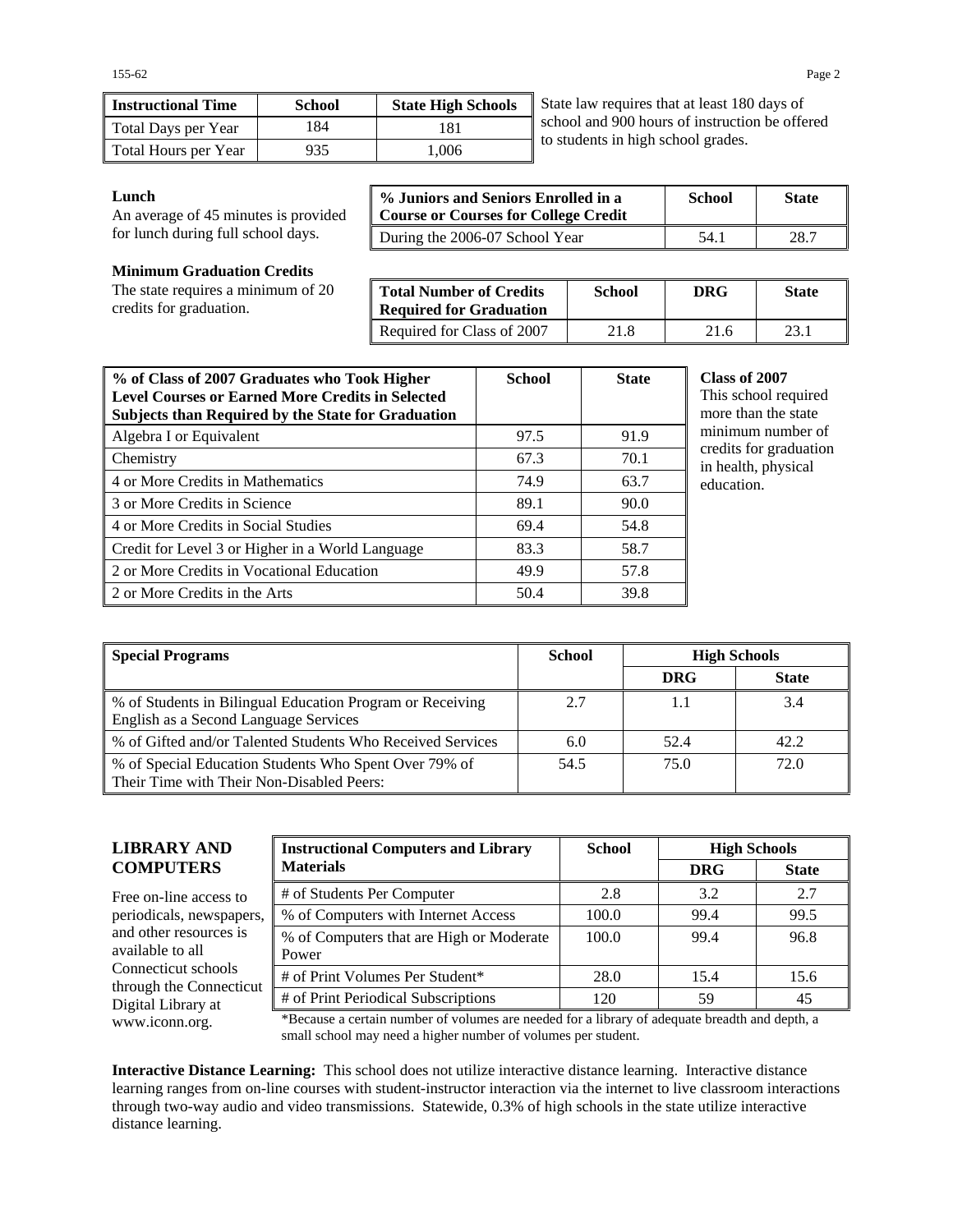# **SCHOOL STAFF**

| <b>Full-Time Equivalent Count of School Staff</b>    |                                                                                 |       |
|------------------------------------------------------|---------------------------------------------------------------------------------|-------|
|                                                      | General Education: Teachers and Instructors                                     | 93.60 |
|                                                      | Paraprofessional Instructional Assistants                                       | 4.00  |
|                                                      | Special Education: Teachers and Instructors                                     | 11.00 |
|                                                      | Paraprofessional Instructional Assistants                                       | 17.00 |
|                                                      | Library/Media Specialists and Assistants                                        | 3.00  |
|                                                      | Administrators, Coordinators, and Department Chairs                             | 6.49  |
|                                                      | Instructional Specialists Who Support Teachers (e.g., subject area specialists) | 0.00  |
| Counselors, Social Workers, and School Psychologists |                                                                                 | 11.60 |
| <b>School Nurses</b>                                 |                                                                                 | 2.00  |
|                                                      | Other Staff Providing Non-Instructional Services and Support                    | 61.10 |

he full-time ivalent count, staff mbers working t-time in the ool are counted as action of full-time. example, a cher who works f-time in a school tributes  $0.50$  to the ool's staff count.

| <b>Teachers and Instructors</b>                                                          | School |            | <b>High Schools</b> |
|------------------------------------------------------------------------------------------|--------|------------|---------------------|
|                                                                                          |        | <b>DRG</b> | <b>State</b>        |
| Average Number of Years of Experience in Education                                       | 13.6   | 14.1       | 13.8                |
| % with Master's Degree or Above                                                          | 78.4   | 80.6       | 72.2                |
| Teacher Attendance, 2006-07: Average # of Days Absent Due<br>to Illness or Personal Time | 9.2    | 7.8        | 8.9                 |
| % Assigned to Same School the Previous Year                                              | 74.8   | 77 5       | 76.4                |

# **HOME AND SCHOOL COMMUNICATION AND SUPPORT**

**Teacher E-Mail Addresses:** All teachers at this school have been issued e-mail addresses.

**Online Homework Information:** A portion of the school's website is devoted to homework pages.

The following narrative about how this school promotes and supports parental involvement was submitted by the school.

Hall High School is committed to supporting family involvement in the education of our students. Through grade level parent meetings, Curriculum Night, Parent Conferences, PTO meetings, and an array of home-school communication methods parents are provided with specific strategies that they can implement at home to improve academic success.

Ongoing, meaningful, and effective communication is critical to maintaining our successful partnership with families. Every student receives a progress report card grade and behavioral comments at the midpoint of each grading period. This has been effective in communicating the academic standing of every student in every class. Participation at Parent Conferences is high and was even higher this past year with the addition of evening conference hours. Monthly Newsletters are mailed home and available on-line via the school's website. Parents can enter their email address into our database which is used to send out information about events happening at Hall High. In addition we use an Auto-Dialer, a phone messaging computer system, to call parents and remind them of and invite them to upcoming events at Hall.

Two programs of note are our PTO (Parent Teacher Organization) and COC (Community of Concern). The PTO provides families with a directory of all students' names and addresses. They hold monthly meetings and host guest speakers on a quarterly basis. The guest speakers present information vital to students and their families. Community of Concern provided every family with a handbook on issues relating to drug, alcohol and tobacco use.

COC presented many parent workshops and have been very active in the community.

The Hall website contains a wealth of information about Hall High School. Teacher contact information, daily announcements, sport schedules and events are updated regularly.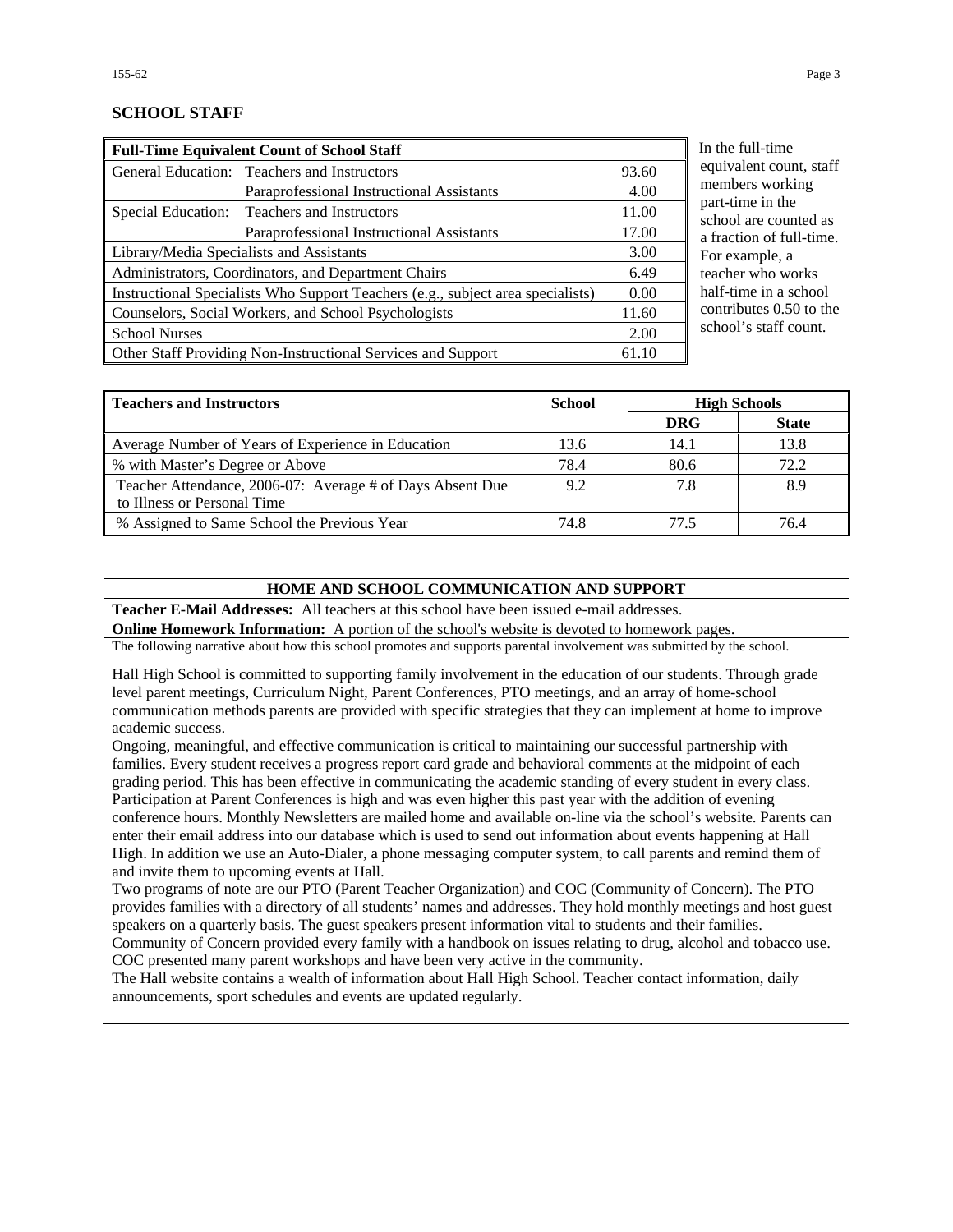| <b>Student Race/Ethnicity</b> |                             |         |  |
|-------------------------------|-----------------------------|---------|--|
| <b>Race/Ethnicity</b>         | <b>Number</b>               | Percent |  |
| American Indian               | $\mathcal{D}_{\mathcal{A}}$ | 0.1     |  |
| Asian American                | 110                         | 7.0     |  |
| <b>Black</b>                  | 180                         | 11.5    |  |
| Hispanic                      | 171                         | 10.9    |  |
| White                         | 1,104                       | 70.5    |  |
| <b>Total Minority</b>         |                             | 29.5    |  |

### **SCHOOL DIVERSITY**

**Percent of Minority Professional Staff:** 3.6

**Open Choice:** 4 student(s) attended this school as part of the Open Choice program. Open Choice brings students from urban areas to attend school in suburban or rural towns, and students from non-urban areas to attend city schools.

**Non-English Home Language**: 16.1% of this school's students come from homes where English is not the primary language. The number of non-English home languages is 41.

#### **EFFORTS TO REDUCE RACIAL, ETHNIC, AND ECONOMIC ISOLATION**

Below is the description submitted by this school of how it provides educational opportunities for its students to interact with students and teachers from diverse racial, ethnic, and economic backgrounds.

Hall prides itself on its many programs that seek to reduce racial, ethnic and economic isolation. Hall students are encouraged to participate in the Greater Hartford Academy of Performing Arts and the Greater Hartford Academy of Math and Science. Students are also encouraged to participate in athletics as governed by the Central Connecticut Athletic Conference. Students have the opportunity to get involved in inter-district programs that promote understanding and acceptance of differences and promote leadership skills with diverse groups of students such as Common Ground, Camp Anytown, Connecticut Forum, and Close-Up. Students also participate in regional academic events such as the Debate Team, Mock Trial, JETS, Latin Day, Math Olympiad, and the Chemathon. There is also a wide variety of clubs that bring diverse groups of students together, such as the Gay/Straight Alliance, Multicultural Club, Asian Club, Gospel Choir, Drill Team, and Anime Club.

Continuing emphasis on promoting a respectful, safe and welcoming environment as well as achieving equity in educational opportunities takes place through professional development for as well as faculty, curricular and cocurricular activities for students designed to build community among our diverse population. Faculty workshops throughout the year focus on understanding our diverse student population and identifying teaching strategies that enable all students to achieve. A mentoring program matches teachers with "at-risk" students to provide support and guidance. Student programs such as TAPS (Transitional Assistance Program for Success) match juniors and seniors with incoming grade 9 students to help the new students make a successful transition to high school. The New Student Orientation and New Parent Welcome Breakfast provide additional opportunities for students and parents to become familiar with Hall. Hall also provides opportunities for diverse students to showcase their talents, such as "A Night Around the World."

# **STUDENT PERFORMANCE AND BEHAVIOR**

| <b>Physical Fitness: % Reaching</b><br><b>Health Standard on All Four Tests*</b> | School | <b>State</b> | % of Schools in State with Equal or<br><b>Lower Percent Reaching Standard</b> |
|----------------------------------------------------------------------------------|--------|--------------|-------------------------------------------------------------------------------|
| Grade 10                                                                         | 50.6   | 38.9         | 82.3                                                                          |

\*Includes tests for flexibility, abdominal strength and endurance, upper-body strength and aerobic endurance.

| <b>Advanced Placement Courses</b>                | School | <b>State High Schools</b> |
|--------------------------------------------------|--------|---------------------------|
| Number of Courses for which Students were Tested |        |                           |
| % of Grade 12 Students Tested                    | 50.0   | 21.0                      |
| % of Exams Scored 3 or More*                     | 87.4   | 715                       |

\*A score of three or higher is generally required for earning college credit.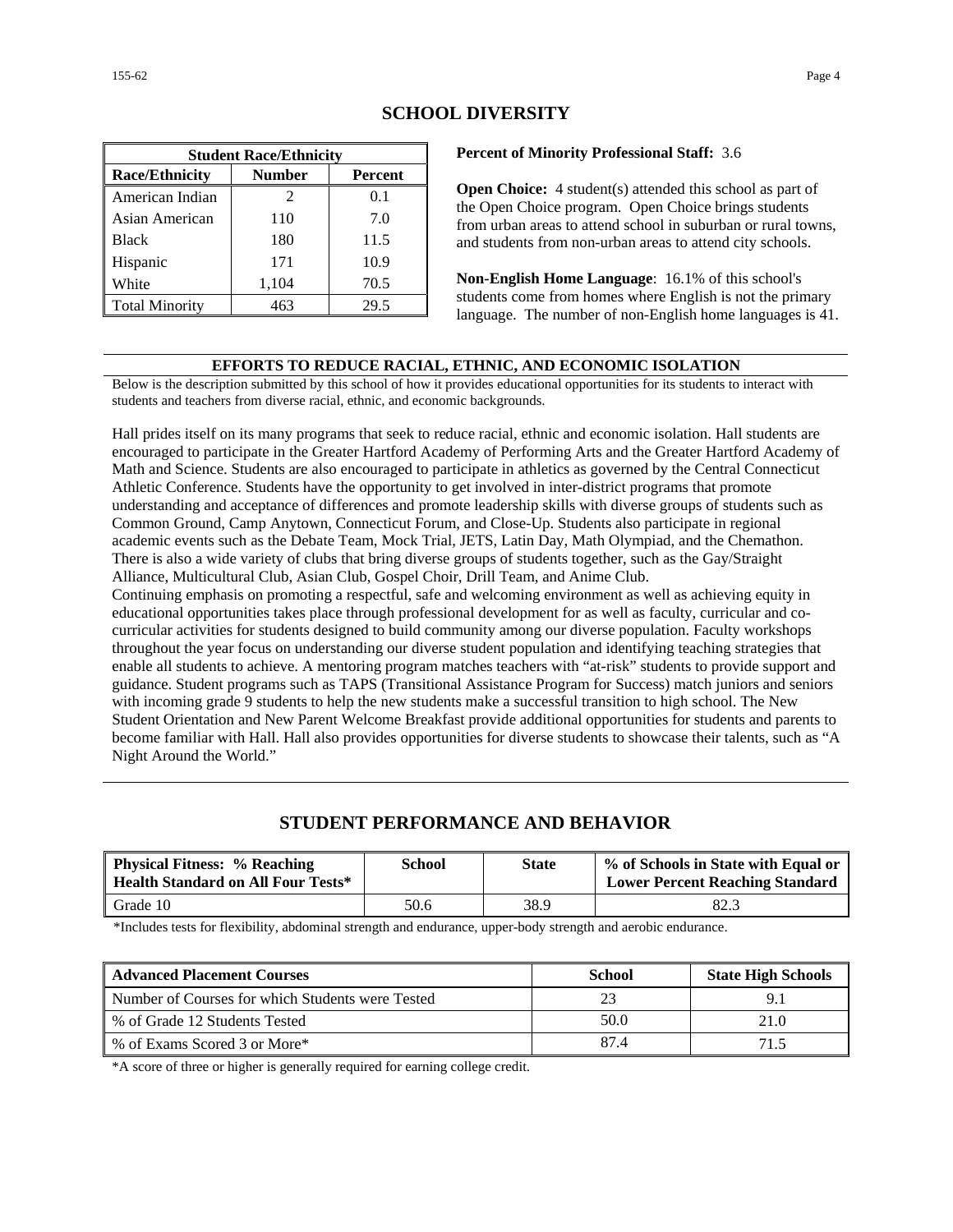**Connecticut Academic Performance Test, Third Generation, % Meeting State Goal.** The CAPT is administered to Grade 10 students. The Goal level is more demanding than the state Proficient level, but not as high as the Advanced level, reported in the No Child Left Behind Report Cards. The following results reflect the performance of students with scoreable tests who were enrolled in the school at the time of testing, regardless of the length of time they were enrolled in the school. Results for fewer than 20 students are not presented. For more detailed CAPT results, go to [www.ctreports.com.](http://www.ctreports.com/)

| <b>CAPT Subject Area</b>       | <b>School</b> | <b>State</b> | % of Schools in State with<br><b>Equal or Lower Scores</b> | To see the NCLB<br>Report Card for |
|--------------------------------|---------------|--------------|------------------------------------------------------------|------------------------------------|
| Reading Across the Disciplines | 65.9          | 45.5         | 82.4                                                       | this school, go to                 |
| Writing Across the Disciplines | 70.6          | 57.9         | 66.3                                                       | www.sde.ct.gov<br>and click on "No |
| <b>Mathematics</b>             | 62.5          | 50.1         | 68.5                                                       | Child Left                         |
| Science                        | 69.4          | 46.3         | 83.0                                                       | Behind."                           |

| $SAT^{\circledast}$ I. The<br>lowest possible | <b>SAT<sup>®</sup> I: Reasoning Test</b><br>Class of 2007 | <b>School</b> | <b>State</b> | % of Schools in State with<br><b>Equal or Lower Scores</b> |
|-----------------------------------------------|-----------------------------------------------------------|---------------|--------------|------------------------------------------------------------|
| score on each                                 | Average Score: Mathematics                                | 552           | 504          | 88.8                                                       |
| subtest is $200$ ;<br>the highest             | Critical Reading                                          | 554           | 502          | 92.7                                                       |
| possible score is                             | Writing                                                   | 554           | 503          | 92.7                                                       |
| 800.                                          | % of Graduates Tested                                     | 87.8          | 77.6         | N/A                                                        |

| <b>Graduation and Dropout Rates</b>                 | <b>School</b> | <b>State</b> | % of Districts in State with<br><b>Equal or Less Desirable Rates</b> |
|-----------------------------------------------------|---------------|--------------|----------------------------------------------------------------------|
| Graduation Rate, Class of 2007                      | 95.4          | 92.6         | 47.8                                                                 |
| Cumulative Four-Year Dropout Rate for Class of 2007 | 4.6           | 6.2          | 38.9                                                                 |
| 2006-07 Annual Dropout Rate for Grade 9 through 12  | 1.1           |              | 54.5                                                                 |

| <b>Activities of Graduates</b>    | School | <b>State</b> | <b>Student</b><br><b>Attendance</b> | <b>School</b> | <b>State High</b><br><b>Schools</b> |
|-----------------------------------|--------|--------------|-------------------------------------|---------------|-------------------------------------|
| % Pursuing Higher Education       | 96.2   | 83.4         | % Present on                        | 98.8          | 94.4                                |
| % Employed, Civilian and Military | 2.0    | 12.3         | October 1                           |               |                                     |

#### **Disciplinary Offenses**

Disciplinary offenses committed by students include all serious offenses, offenses involving drugs, alcohol, or tobacco, and all incidents resulting in suspension or expulsion. In the 2006-07 school year, 202 students were responsible for these incidents. These students represent 12.4% of the estimated number of students who attended this school at some point during the 2006-07 school year. For more information and data on disciplinary offenses, go to [www.sde.ct.gov](http://www.sde.ct.gov/), click on "CEDaR" and then on "Student Data."

| Number of Incidents by Disciplinary Offense Category, 2006-07 |                             |                       |  |
|---------------------------------------------------------------|-----------------------------|-----------------------|--|
| <b>Offense Category</b>                                       | <b>Location of Incident</b> |                       |  |
|                                                               | <b>School</b>               | <b>Other Location</b> |  |
| Violent Crimes Against Persons                                |                             |                       |  |
| Sexually Related Behavior                                     | 4                           | $\mathbf{\Omega}$     |  |
| Personally Threatening Behavior                               | 27                          |                       |  |
| Theft                                                         | 12                          |                       |  |
| Physical/Verbal Confrontation                                 | 25                          |                       |  |
| Fighting/Battery                                              | 14                          |                       |  |
| <b>Property Damage</b>                                        | 4                           |                       |  |
| Weapons                                                       | $\mathfrak{D}$              |                       |  |
| Drugs/Alcohol/Tobacco                                         | 37                          | 3                     |  |
| <b>School Policy Violations</b>                               | 432                         |                       |  |
| Total                                                         | 558                         | 3                     |  |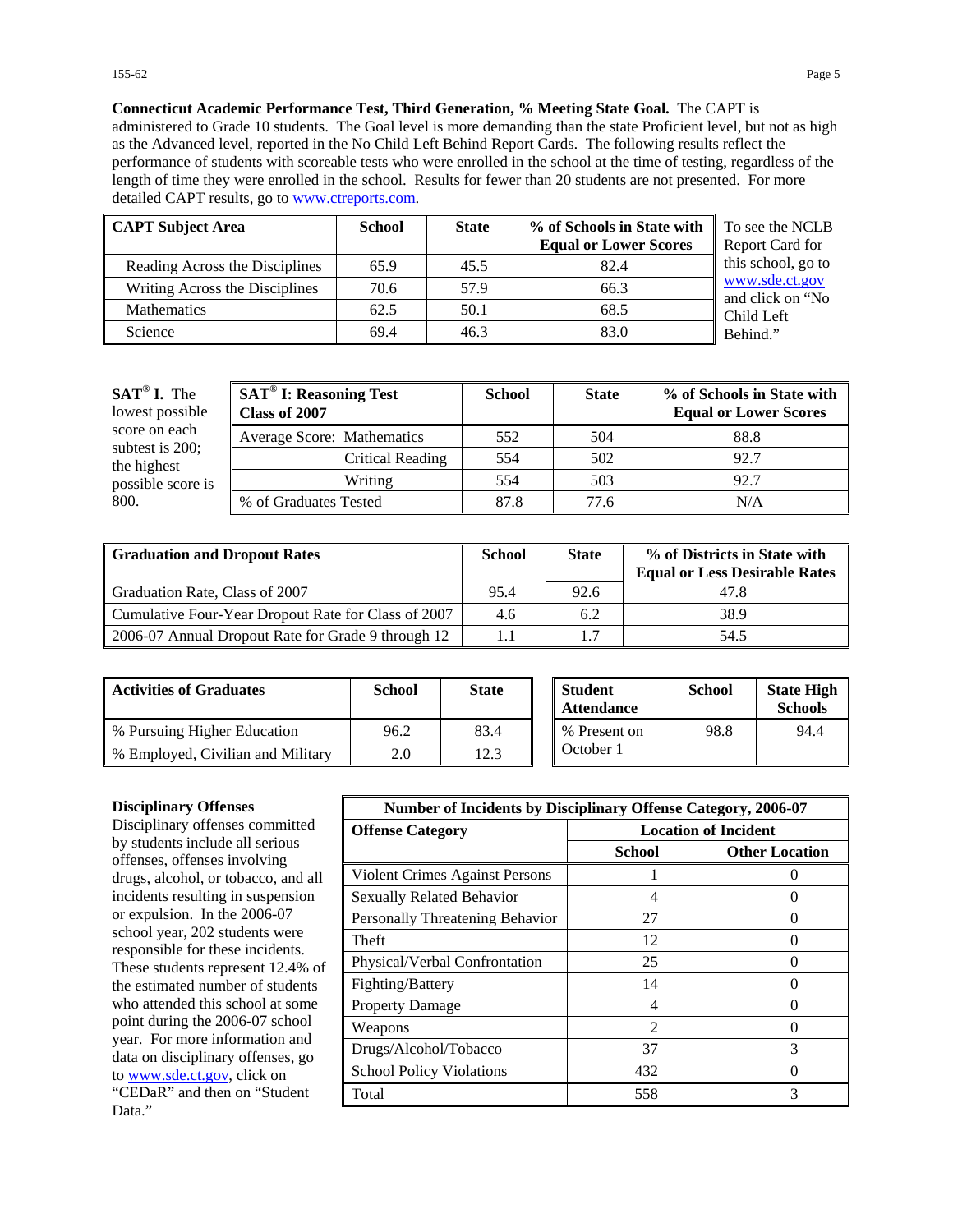The following narratives was submitted by this school.

One of the major goals of Hall High School has always been to improve the academic performance of all our students. Through our Curriculum Review Plan, every discipline evaluates plans and implements changes to their curriculum on a five-year cycle. Administrators, regular education, and special education teachers are members of the Curriculum and Professional Development Committee.

During the 2007-2008 school year Hall High School provided co-taught special education classes for students. The co-taught offerings will be increased for the upcoming school year. In addition to co-taught classes, Hall offers resource classes and self-contained programs to better meet the needs of our students and increase their academic performance.

Hall uses IEP (Individualized Education Plan) Direct, a computer software program, to create and manage the plans for our students. Every student receiving special education services has a case manager who sends out an attribute sheet regarding the student to all of his/her regular education teachers. The case manager is in regular contact with students' teachers in order to support academic progress.

An academic program for at-risk students was successfully implemented for the 2007-2008 school year. This program provides support for students by utilizing a team of four teachers who work directly with the students identified for this program. A homeroom advisory program for all students was introduced this year. This program is designed to provide a personal connection with an adult for every student at Hall High. Hall also has a full-time reading teacher who services students reading below grade level. Our reading teacher also acts as a consultant in the regular education classes, supporting teachers and presenting reading strategies to students. Looping of a group of students has taken place, with excellent success.

Having high expectations, raising the achievement level for all students, increase parental involvement, and building community will remain major objectives for Hall High School.

#### **SUPPLEMENTAL SCHOOL INFORMATION**

The space below was optionally used by this school to describe aspects of the school not presented elsewhere in the profile.

Hall is one of two public high schools in West Hartford. Hall has a population of approximately 1581 students and takes great pride in its racial, religious and cultural diversity. Our African, Asian and Hispanic population make up 29% of our student body. Our students speak more than 25 different languages and many religious faiths are represented. Academically our students continue to be accepted into the most prestigious colleges and universities in the country. Hall has over 30 sports offerings and more than 30 clubs and activities in which students participate. Our faculty is made up of lifelong learners who are actively involved in professional development and attend both state and national conferences to ensure that they are engaging in best practices in the classroom. Members of the faculty are regular recipients of professional awards and recognition at both the local and state levels. In addition, Hall teachers present at conferences in their respective academic areas both regionally and nationally.